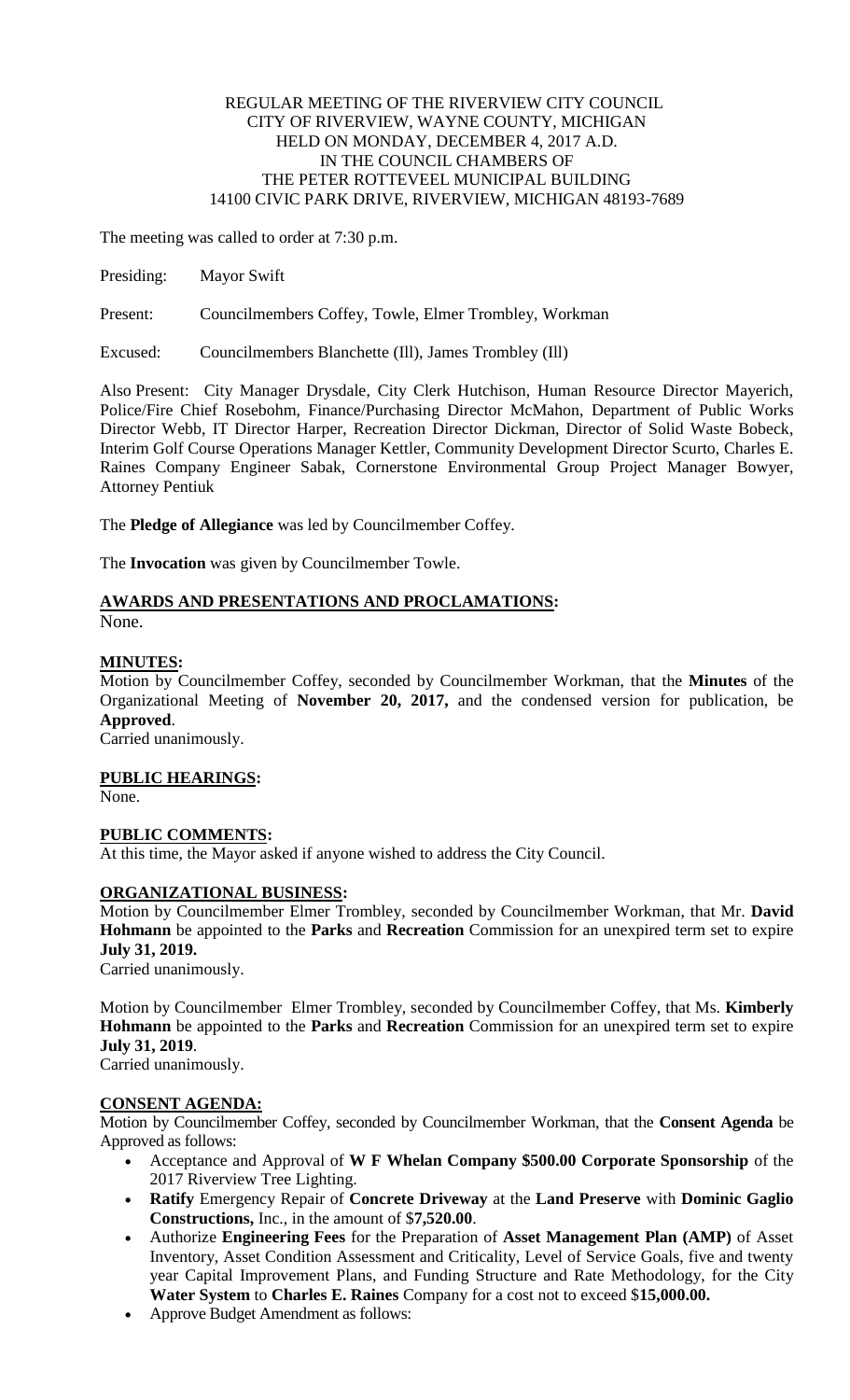| $\mathbf{\Lambda}$                   |                 |               |               |              |  |
|--------------------------------------|-----------------|---------------|---------------|--------------|--|
|                                      |                 | Current       | Amended       | Amendment or |  |
| Description                          | Account Number  | Appropriation | Appropriation | Change       |  |
| 2017/18 Land Preserve                |                 |               |               |              |  |
| <b>Pollution Liability Insurance</b> | 596-526-914-010 | 0.00          | 31.591.18     | 31.591.18    |  |

JUSTIFICATION: To add a pollution liability insurance line item to the land preserve budget. The addition of this account and policy was discussed at the November 20, 2017 Land Preserve Committee meeting.

B.

A.

|                                                                                                |                       | Current       | Amended          | Amendment or |  |
|------------------------------------------------------------------------------------------------|-----------------------|---------------|------------------|--------------|--|
| <sup>I</sup> Description                                                                       | <b>Account Number</b> | Appropriation | Appropriation    | Change       |  |
| 2017/18 Water & Sewer                                                                          |                       |               |                  |              |  |
| Water Main Project Engineering                                                                 | 592-536-999.059       | $0.00$   \$   | $15.000.00$   \$ | 15.000.00    |  |
| JUSTIFICATION: To enter the engineering fees associated with the Asset Management Plan for the |                       |               |                  |              |  |

water system.

| ۰.             | ٥              |  |
|----------------|----------------|--|
| r.<br>٠<br>. . | ۰.<br>۰.<br>۰. |  |

|                                       |                 | Current       | Amended       | Amendment or |
|---------------------------------------|-----------------|---------------|---------------|--------------|
| ∣Description_                         | Account Number  | Appropriation | Appropriation | Change       |
| 2017/18 Water & Sewer                 |                 |               |               |              |
| Contractual Services - MDEQ SAW Grant | 592-527-818.003 | 0.00          | 937.829.54    | 937.829.54   |
| Consulting                            | 592-536-818.155 | 8.000.00      | 13.290.10     | 5,290.10     |

JUSTIFICATION: To pull unencumbered funds from the 2016/17 into the 2017/18 budget Carried unanimously.

# **RESOLUTIONS:**

Motion by Councilmember Coffey, seconded by Councilmember Elmer Trombley, that the Resolution to Acknowledge the **Continuation** of the **Riverview Towers Co-Op Apartments Pay-in-Lieu of Taxes** (Pilot) Agreement, be Adopted.

## RESOLUTION NO. 17-38

# A RESOLUTION TO ACKNOWLEDGE THE CONTINUATION OF THE PAY IN LIEU OF TAXES (PILOT) AGREEMENT FOR RIVERVIEW TOWERS CO-OP APARTMENTS

- WHEREAS, the City of Riverview has previously amended its Ordinance No. 142 by enacting Ordinance No. 229 and has thereby ordained that the single and limited class of newly-constructed housing projects built specifically as retirement homes for the elderly of low or moderate income which otherwise qualify for tax exemption under the State Housing Development Authority Act have been granted tax exemption pursuant to Section  $15a(1)$  of the Act (MCLA 125.1415a (1)) notwithstanding the earlier, but now amended provisions of Ordinance No. 142; and
- WHEREAS, CSI Support and Development Services, a consumer cooperative nonprofit Michigan corporation, has constructed, owns and operates a housing project for the elderly of low or moderate income to be known as the "Riverview Towers Co-op Apartments" on certain property located within the boundaries of the City of Riverview; and
- WHEREAS, CSI Support and Development Services financed the said housing project with federal and/or Michigan State Housing Development Authority (MSHDA) assistance; and
- WHEREAS, CSI Support and Development Services has agreed to pay to the City of Riverview on account of the housing project an annual service charge for municipal services in lieu of all taxes from and after the commencement of the construction of the housing project and for the duration of the mortgage loan obtained through the Michigan State Housing Development Authority and as long as it received federal or State assistance; and
- WHEREAS, the City Council of the City of Riverview understands that CSI Support and Development Services and the Michigan State Housing Development Authority are relying upon the grant of tax exemption to the Riverview Towers Co-op Apartments housing project in order to establish the operational feasibility of the housing project; and
- WHEREAS, the City Council of the City of Riverview has by Ordinance No. 229 amended Ordinance No. 142 so that the said housing project is qualified for tax exemption as provided in the State Housing Development Authority Act; and
- WHEREAS, CSI Support and Development Services has notified the City of Riverview that it intends to perform an extensive renovation using MSHDA financing; and
- WHEREAS, Section 58-48, (d) of the City of Riverview Code of Ordinances states that the PILOT agreement shall remain in effect so long as the Michigan State Housing Development Authority has any interest in the property.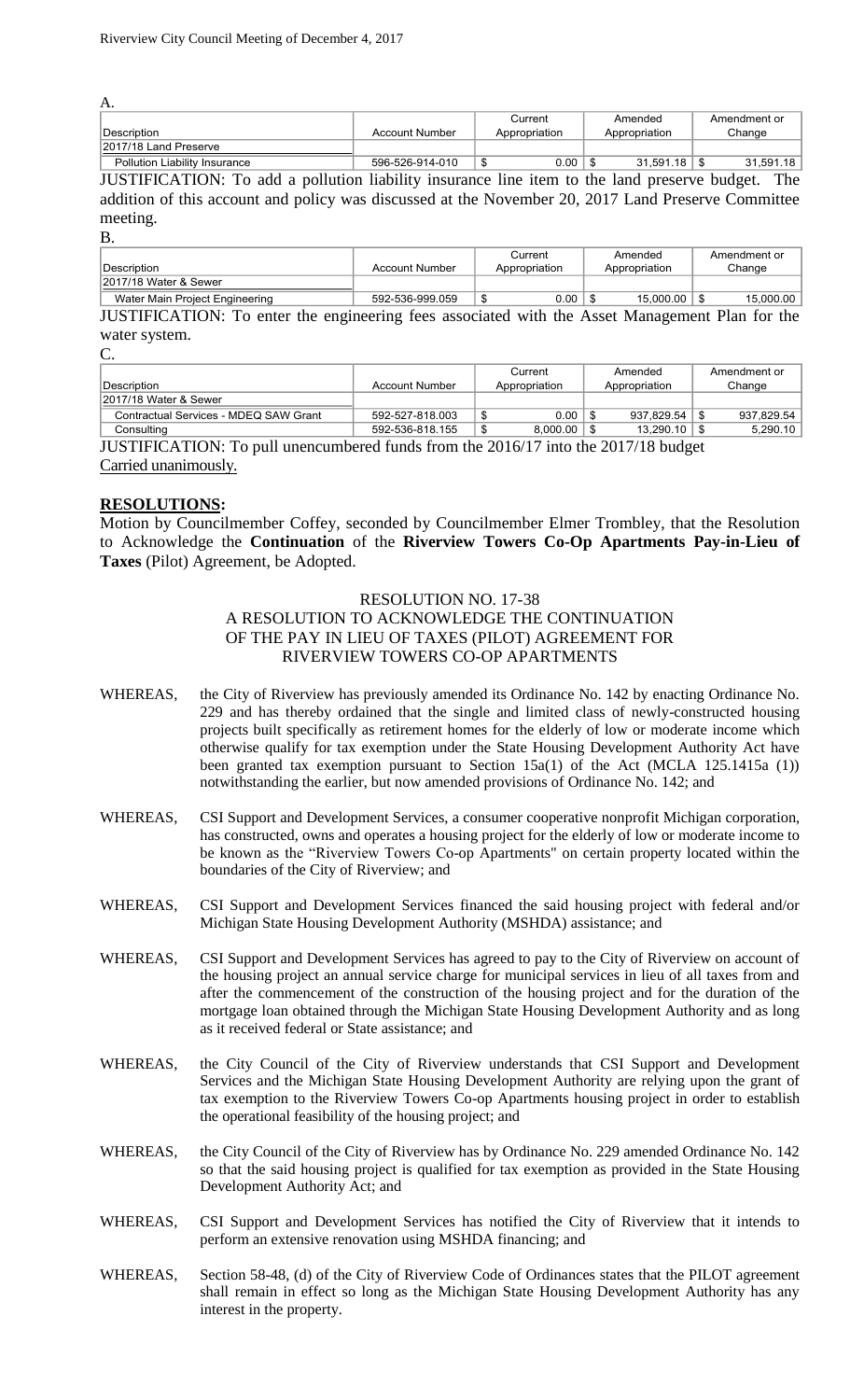NOW, THEREFORE, BE IT RESOLVED that the City of Riverview acknowledges that the proposed renovation utilizing financing from the Michigan State Housing Development Authority meets the criteria of the Sec. 59-49 (d) of the City of Riverview Code of Ordinances and that the PILOT Program remains in effect until such time as it is determined not to meet the criteria.

AYES: Mayor Swift, Councilmembers Coffey, Towle, Elmer Trombley, Workman NAYS: None EXCUSED: Councilmembers Blanchette, James Trombley ADOPTED this  $4<sup>th</sup>$  day of December, 2017.

ATTEST:

Andrew M. Swift, Mayor

\_\_\_\_\_\_\_\_\_\_\_\_\_\_\_\_\_\_\_\_\_\_\_\_\_\_\_\_\_\_\_\_\_\_\_\_\_\_\_\_

\_\_\_\_\_\_\_\_\_\_\_\_\_\_\_\_\_\_\_\_\_\_\_\_\_\_\_\_\_\_\_\_\_\_\_\_

\_\_\_\_\_\_\_\_\_\_\_\_\_\_\_\_\_\_\_\_\_\_\_\_\_\_\_\_\_\_\_\_\_\_\_\_\_\_\_\_

\_\_\_\_\_\_\_\_\_\_\_\_\_\_\_\_\_\_\_\_\_\_\_\_\_\_\_\_\_\_\_\_\_\_\_\_

I hereby certify that the foregoing is a true and complete resolution adopted by City Council for the City of Riverview at a regular meeting held this 4th day of December, 2017.

S E A L

Cynthia M. Hutchison, CMC City Clerk

Motion by Councilmember Coffey, seconded by Councilmember Workman, that **Resolution** No. **17-39,** Authorizes the Mayor to **Execute**, on behalf of the City of Riverview, **Amendment No. 1** of the **Water Service Contract** with the **Great Lakes Water Authority.**

AYES: Mayor Swift, Councilmembers Coffey, Towle, Elmer Trombley, Workman NAYS: None EXCUSED: Councilmembers Blanchette, James Trombley ADOPTED this 4<sup>th</sup> day of December, 2017.

ATTEST:

Andrew M. Swift, Mayor

I hereby certify that the foregoing is a true and complete resolution adopted by City Council for the City of Riverview at a regular meeting held this 4th day of December, 2017.

S E A L

Cynthia M. Hutchison, CMC City Clerk

## **ADMINISTRATION:**

Motion by Councilmember Elmer Trombley, seconded by Councilmember Coffey, that **Third Party Liability Coverage Policy** with **Crum & Forster Specialty Insurance** Company for a three **(3) year** rate in the amount of **\$94,773.55**, be Approved. Carried unanimously.

Motion by Councilmember Coffey, seconded by Councilmember Elmer Trombley, that a **Public Hearing** be called for **January 16, 2018,** and for **February 5, 2018**, for the Purpose of Announcing the **2018** Program Year Community Development Block Grant (**CDBG) Program Objectives** and Accept Comments on Potential Projects.

Carried unanimously.

Motion by Councilmember Elmer Trombley, seconded by Councilmember Coffey, to **Waive** Purchasing Manual Section XIII: **"Ethics"** to allow attendance at a Holiday Open House hosted by **Riverview Towing** on **December 15, 2017**, be Approved. Carried unanimously.

Motion by Councilmember Workman, seconded by Councilmember Coffey, that Authorization for **Engineering Fees** for the Geographic Information System (**GIS) mapping** of the **Water System** to **Charles E. Raines** Company for a cost not to exceed \$**58,000.00**, be Approved. Carried unanimously.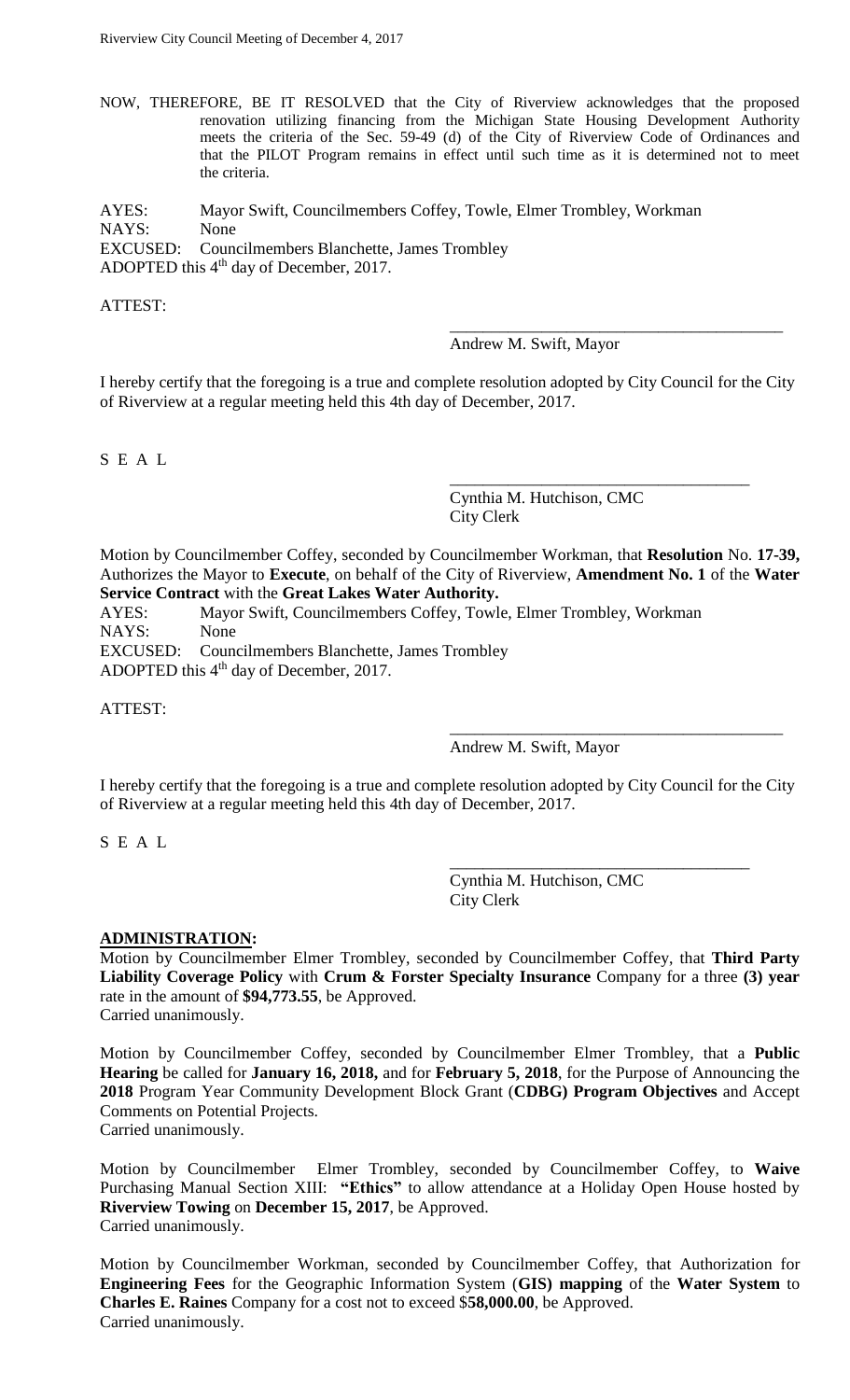# **ORDINANCES**:

Motion by Councilmember Coffey, seconded by Workman, that the City Clerk be Authorized to give the Second Reading, by title only, of Proposed Ordinance No. **694**, regarding **Ground Mounted Solar Energy Systems**, be Adopted. Carried unanimously.

## PROPOSED ORDINANCE NO. 694

AN ORDINANCE TO AMEND THE CITY OF RIVERVIEW'S ZONING ORDINANCE BY THE REPEAL AND RE-ADOPTION OF SECTION 7.02D "SPECIAL LAND USES" OF ARTICLE 7 "M-1 AND M-2, INDUSTRIAL DISTRICTS"; BY ADDING SECTION 8.411 "GROUND MOUNTED SOLAR ENERGY SYSTEMS" TO SECTION 8.400 "INDUSTRIAL, RESEARCH AND LABORATORY USES" OF ARTICLE 8 "DESIGN STANDARDS FOR SPECIFIC USES"; AND BY THE REPEAL AND RE-ADOPTION OF SECTION 25.02 "DEFINITIONS" OF ARTICLE 25 "CONSTRUCTION OF LANGUAGE AND DEFINITIONS" TO ADD ADDITIONAL DEFINITIONS.

## THE CITY OF RIVERVIEW ORDAINS:

ARTICLE I. Amendment: That the following Articles and Sections of the City's Zoning ordinance be amended as follows: Section 7.02 D "Special Land Uses" of Article 7 "M-1 and M-2, Industrial Districts" be repealed and readopted; that Section 8.411 "Ground Mounted Solar Energy Systems" be added to Section 8.400 "Industrial, Research and Laboratory Uses" of Article 8 "Design Standards For Specific Uses"; and that Section 25.02 "Definitions", of Article 25 "Definitions" be repealed and readopted; to hereafter read as follows:

#### **Zoning**

# Article 7 M-1 AND M-2, INDUSTRIAL DISTRICTS

Section 7.02 - General Industrial (M-2) District.

- A. Unchanged
- B. Unchanged
- C. Unchanged
- D. Special Land Uses.

The following uses may be permitted in the M-2 District by the Planning Commission, subject to the conditions specified for each use; review and approval of the site plan by the Planning Commission; any special conditions imposed by the Planning Commission to fulfill the purposes of this Ordinance; and the procedures and requirements set forth in [Section 20.02](https://library.municode.com/mi/riverview/codes/zoning?nodeId=ART20PRST_S20.02SPLAUS) (Special Land Uses):

- 1. All uses permitted subject to special conditions in the M-1 (Light Industrial) District, as specified in Section 7.01D.
- 2. Railroad freight terminals and transfer facilities.
- 3. Water and sewage treatment plants, and similar municipal uses.
- 4. Outdoor storage, dismantling or recycling of automobiles, trucks, recreational vehicles, boats and other motor vehicles, manufactured houses and similar items, subject to the standards of Section 8.404 (Outdoor Storage, Dismantling or Recycling).
- 5. Recycling collection facilities and composting centers, subject to the standards of Section 8.405 (Recycling Collection Facilities and Composting Centers).
- 6. Slaughter houses, rendering plants, tanneries, stock yards, glue factories, soap factories, oil refineries or other similar factories, subject to the standards of Section 8.407 (Slaughter Houses…or Other Similar Factories).
- 7. Shipping container yards, and outdoor storage of containerized shipping units, subject to the standards of Section 8.408 (Shipping Container Yards).
- 8. Recreational boating facilities, such as public or private facilities for the berthing, protection or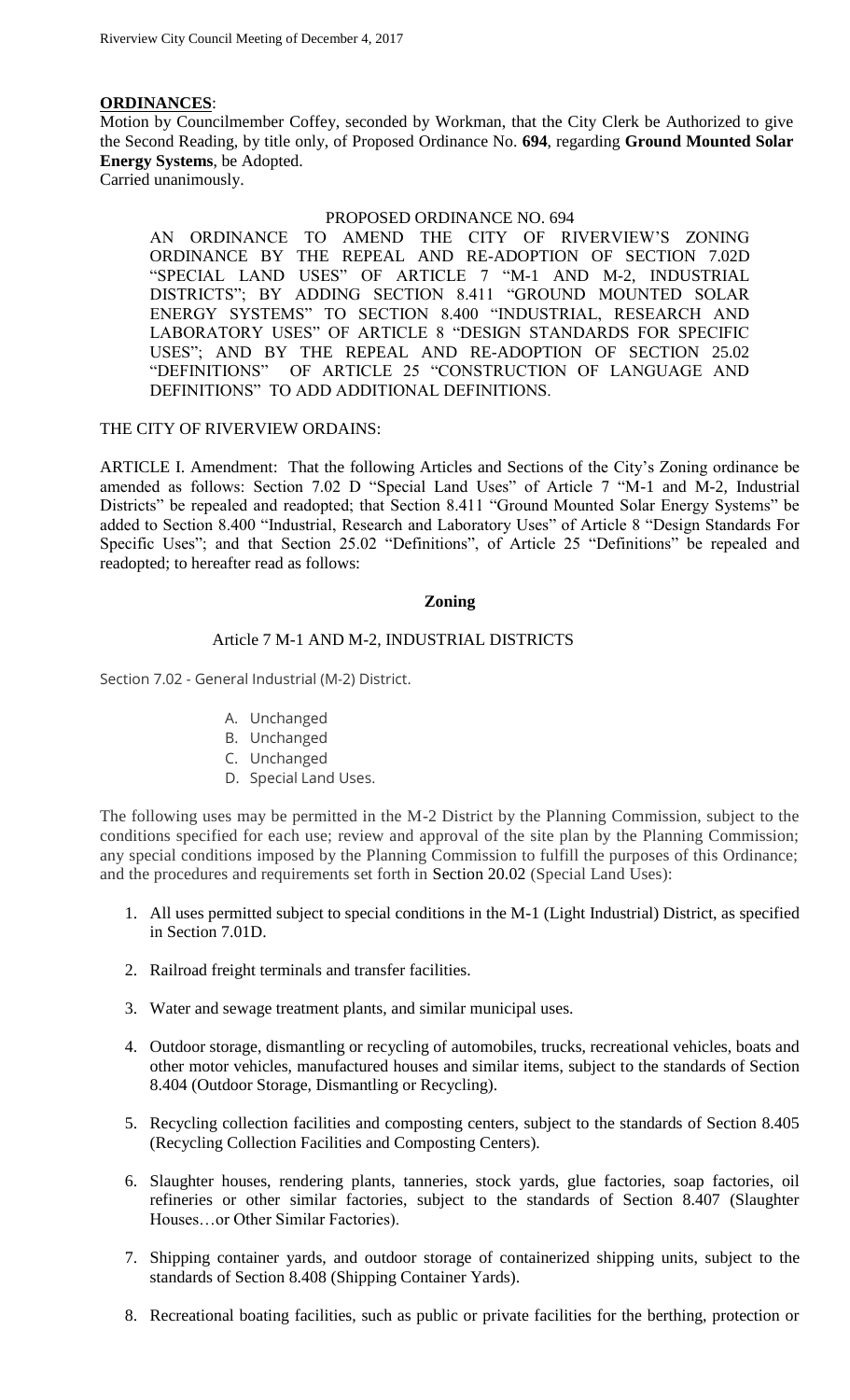servicing of recreational boats, yachts, cruisers, inboards, outboards and sailboats, and public or private recreational facilities directly related to recreational boating activities.

- 9. Adult regulated uses, subject to the standards of Section 8.301 (Adult Regulated Uses).
- 10. Large Solar Energy Systems.
- 11. Other uses of a similar and no more objectionable character to the above uses, as determined by the Planning Commission. The Planning Commission may impose a setback in excess of minimums specified herein, and any performance standards so as to insure public health, safety and general welfare.

## **Zoning**

# **ARTICLE 8 "DESIGN STANDARDS FOR SPECIFIC USES"**

#### **SECTION 8.400 "INDUSTRIAL, RESEARCH AND LABORATORY USES"**

**Amendment to Zoning Ordinance Article 8:** Section 8.400 "Industrial, Research and Laboratory Uses" is amended by adding the following new Section 8.411:

### **Section 8.411- Ground Mounted Solar Energy Systems.**

The following requirements shall apply to all Large Solar Energy Systems.

A. Purpose and Intent: The purpose and intent of this Section is to establish standards for the siting, installation, operation, repair, decommissioning and removal of Large Solar Energy Systems within General Industrial Districts as a Special Land Use.

B. Site Plan Drawing and Supporting Materials: All applications for a Large Solar Energy Systems use must be accompanied by detailed site plans, drawn to scale and dimensioned and certified by a registered engineer licensed in the State of Michigan, displaying the following information:

- 1. All requirements for a site plan contained in Article 20 of the City's Zoning Ordinance.
- 2. All lot lines and dimensions, including a legal description of each lot or parcel comprising the Large Solar Energy System.
- 3. Names of owners of each lot or parcel within the city that is proposed to be within the Large Solar Energy System.
- 4. Vicinity map showing the location of all surrounding land uses.
- 5. Location and height of all proposed Solar Array(s), buildings, structures, electrical tie lines and transmission lines, security fencing, and all above-ground structures and utilities associated with a Large Solar Energy System.
- 6. Horizontal and vertical (elevation) to scale drawings with dimensions that show the location of the proposed Solar Array(s), buildings, structures, electrical tie lines and transmission lines, security fencing and all above ground structures and utilities on the property.
- 7. Location of all existing and proposed overhead and underground electrical transmission or distribution lines within the Large Solar Energy System and within 1,000 feet of the outside perimeter of the Large Solar Energy System.
- 8. Proposed setbacks from the Solar Array(s) to all existing and proposed structures within the Large Solar Energy System.
- 9. Land elevations for the Solar Array(s) location and the relationship to the land elevations of all existing and proposed structures within the Large Solar Energy System.
- 10. Access driveways within and to the Large Solar Energy System, together with a detailed narrative regarding dimensions, composition, and maintenance of each proposed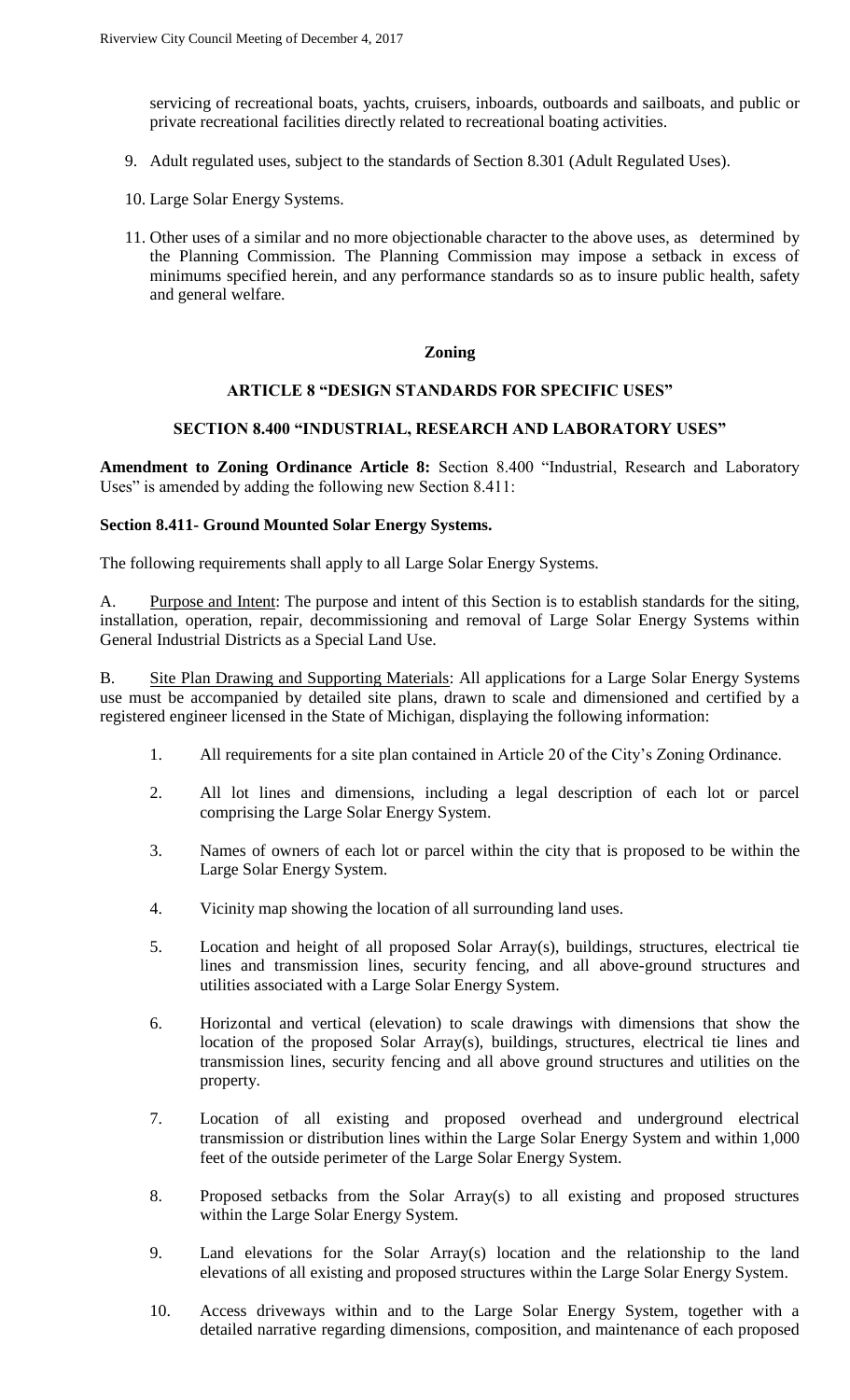driveway. All access drives shall be subject to Wayne County Road Commission approval, and shall be planned so as to minimize the use of lands for that purpose.

- 11. Planned security measures to prevent unauthorized trespass and access and to warn of potential dangers during the construction, operation, removal, maintenance or repair of the Large Solar Energy System.
- 12. A written description of the maintenance program to be used for the Solar Array(s) and other components of the Large Solar Energy System, including decommissioning and removal when determined by the city to be obsolete, uneconomic or abandoned. The description shall include maintenance schedules, types of maintenance to be performed, and decommissioning and removal procedures and schedules if the Large Solar Energy System becomes obsolete, uneconomic or abandoned.
- 13. A copy of the manufacturer's safety measures.
- 14. Planned lighting protection measures.
- 15. Additional detail(s) and information as required by the Special Land Use requirements of the City's Zoning Ordinance.
- C. Application Escrow Account: An escrow account shall be deposited with the city's Community Development Department by the Applicant when the Applicant applies for a Special Land Use approval for a Large Solar Energy System. The monetary amount deposited by the Applicant in escrow with the city shall be the amount estimated by the city to cover all reasonable costs and expenses associated with the Special Land Use review and approval process, which costs shall include, but are not limited to, reasonable fees of the City Attorney, City Planner and City Engineer, as well as costs for any reports or studies that are reasonably related to the zoning review process for the application. Such escrow amount shall be in addition to any established filing or application fees. At any point during the Special Land Use review process, the city may require that the Applicant place additional funds into escrow with the city if the existing escrow amount deposited by the Applicant is deemed insufficient by the city. If the escrow account needs replenishing and the Applicant refuses to do so promptly, the Special Land Use process shall cease unless and until the Applicant makes the required additional escrow deposit. Any applicable zoning escrow Resolutions or other Ordinances adopted by the city must also be complied with by the Applicant.
- D. Compliance with the County Building Code and the National Electric Safety Code: Construction of a Large Solar Energy System shall comply with the National Electric Safety Code and the County Building Code (as shown by approval by the County) as a condition of any Special Land Use Permit under this section.
- E. Certified Solar Array Components: Components of a Solar Array shall be approved by the Institute of Electrical and Electronics Engineers ("IEEE"), Solar Rating and Certification Corporation ("SRCC"), Electronic Testing Laboratories ("EIL"), or other similar certification organization acceptable to the city.
- F. Height: Maximum height of a Solar Array, other collection device, components or buildings of the Large Solar Energy System shall not exceed fifteen (15) feet at any time or location on the property, as measured from the natural grade at the base of the Solar Array, device, component or building measured.
- G. Lot Size: A Large Solar Energy System shall be located on one or more parcels with an aggregate area of ten (10) acres or greater.
- H. Setbacks: A minimum setback distance of one hundred fifty (150) from all R-1 to R-4 zoning districts and public rights-of-way, two hundred fifty feet from the Detroit River, natural watercourses and natural features and seventy five (75) feet from all other property boundaries on the outside perimeter of the Large Solar Energy System shall be required for all buildings and Solar Arrays. The Planning Commission may adjust a setback based on good reasoning and provide the spirit and intent of Zoning Ordinance is preserved.
- I. Screening/Security: A Large Solar Energy System shall be completely enclosed by perimeter security fencing to restrict unauthorized access. Such fencing shall be 6 (six) feet in height.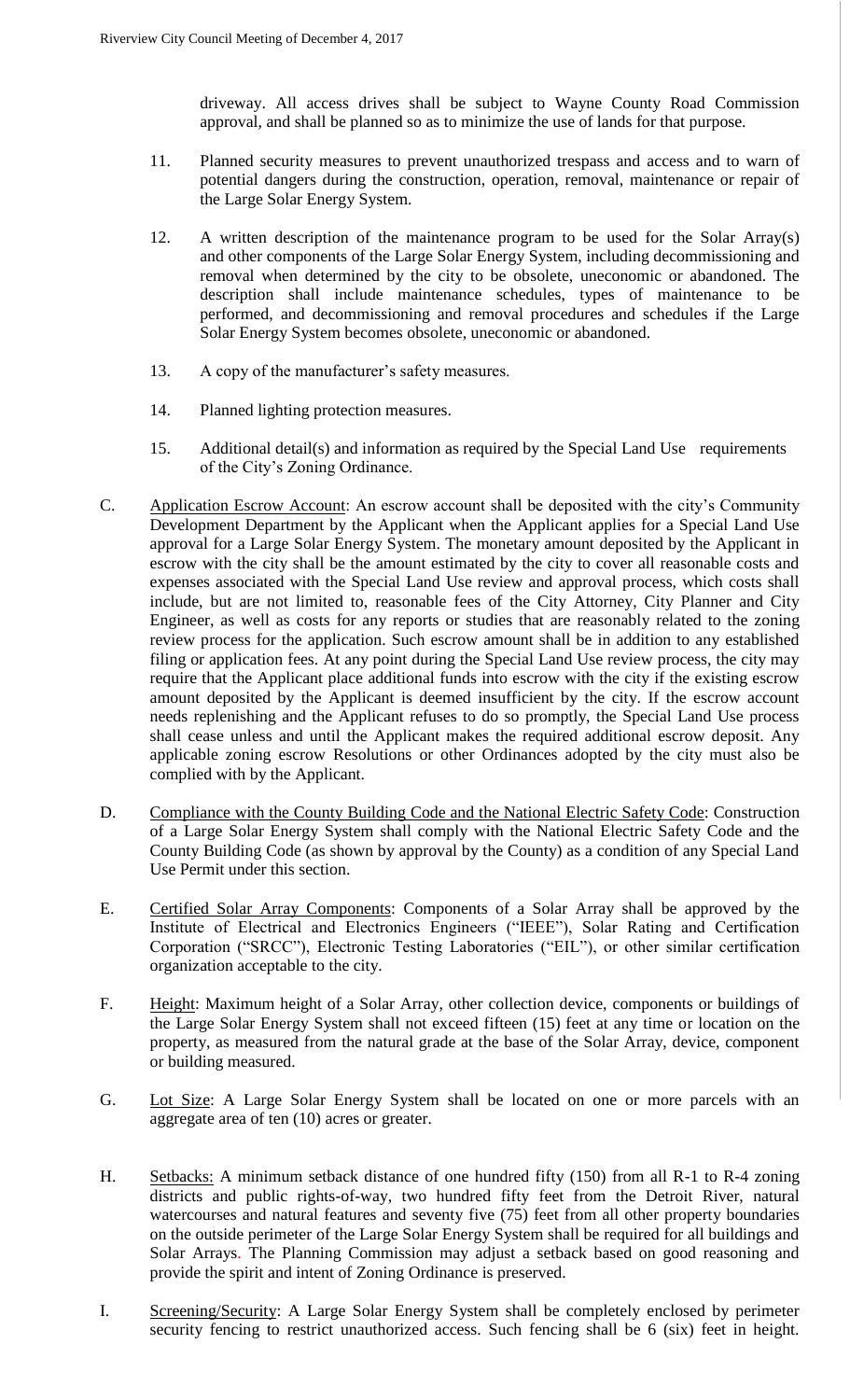Electrified fences, or any fence upon which spikes, nails, razor wire or other sharp or pointed instruments or security materials are fixed, attached or placed shall be prohibited. Barbed wire shall be prohibited, except in industrial districts where the Planning Commission may approve the use of barbed wire at the top of a fence extending over the property to be enclosed. The perimeter of Large Solar Energy Systems shall also be screened and buffered by installed evergreen vegetative plantings whenever existing natural forest vegetation does not otherwise continuously obscure the Large Solar Energy System's entire perimeter from adjacent parcels, subject to the following requirements:

- 1. Unless screened and buffered at all times by natural forest vegetation meeting the minimum spacing and height requirements, and having a substantially similar obscuring effect of an evergreen vegetative buffer installed pursuant to this Section, a continuous evergreen vegetative buffer shall be installed and maintained at all times at the perimeter of the all Large Solar Energy Systems, including without limitation between such Large Solar Energy Systems and adjacent residential or commercial/industrial areas and/or public highways or streets. Nothing contained herein shall be construed to prevent reasonable access to any Large Solar Energy System as approved by the Special Land Use Permit.
- 2. The evergreen vegetative buffer shall be composed of evergreen trees or shrubs that at planting shall be a minimum of six (6) feet in height. The evergreen trees or shrubs shall be spaced no more than ten (10) feet apart on center (from the central trunk of one plant to the central trunk of the next plant). Within five (5) years of planting, required evergreen vegetative screening shall be no less than fifteen (15) feet tall.
- 3. Failure to continuously maintain the required evergreen vegetative buffer shall constitute a violation of this Ordinance and sufficient grounds for revocation of any Special Land Use previously granted.
- J. Signage: No lettering, company insignia, advertising or graphics shall be on any part of the Solar Arrays or other components of the Large Solar Energy System.
- K. Noise: No component of any Large Solar Energy System shall emit noise exceeding forty-five (45) dBA as measured at the outside perimeter of the project.
- L. Lighting: All lighting for parking lots, driveways, external illumination of buildings, or the illumination of signs shall be directed away from and be shielded from adjacent properties and shall be so arranged as to not adversely affect driver visibility on adjacent public roads in accordance with Article 16.
- M. Distribution, Transmission and Interconnection: All collection lines and interconnections from the Solar Array(s) to any electrical substations shall be located and maintained underground inside the Large Solar Energy System. The Planning Commission may waive this requirement if it determines that it would be impractical or unreasonably expensive to install, place or maintain such collection lines and interconnections underground.
- N. Abandonment and Decommissioning: Following the operational life of the project, the Applicant shall perform decommissioning and removal of the Large Solar Energy System and all its components. The Applicant shall prepare a Decommissioning Plan and submit it to the Planning Commission for review and approval prior to issuance of the Special Land User approval. Under this plan, all structures and facilities shall be removed, including any structures below-grade, and removed offsite for disposal. No concrete, piping and other materials may be left in place. Any Solar Array or combination of Photovoltaic Devices that is not operated for a continuous period of twelve (12) months shall be considered abandoned and shall be removed under the Decommissioning Plan. The ground must be restored to its original condition within one hundred eighty (180) days of abandonment or decommissioning.
- O. General Standards: The Planning Commission shall not approve any Large Solar Energy System unless it finds that all of the general standards for Special Land Uses contained in Article 20 of this Ordinance are met.
- P. Safety: The Planning Commission shall not approve any Large Solar Energy System Special Land Use Permit unless it finds the Large Solar Energy System will not pose a safety hazard or unreasonable risk of harm to the occupants of any surrounding properties or area wildlife.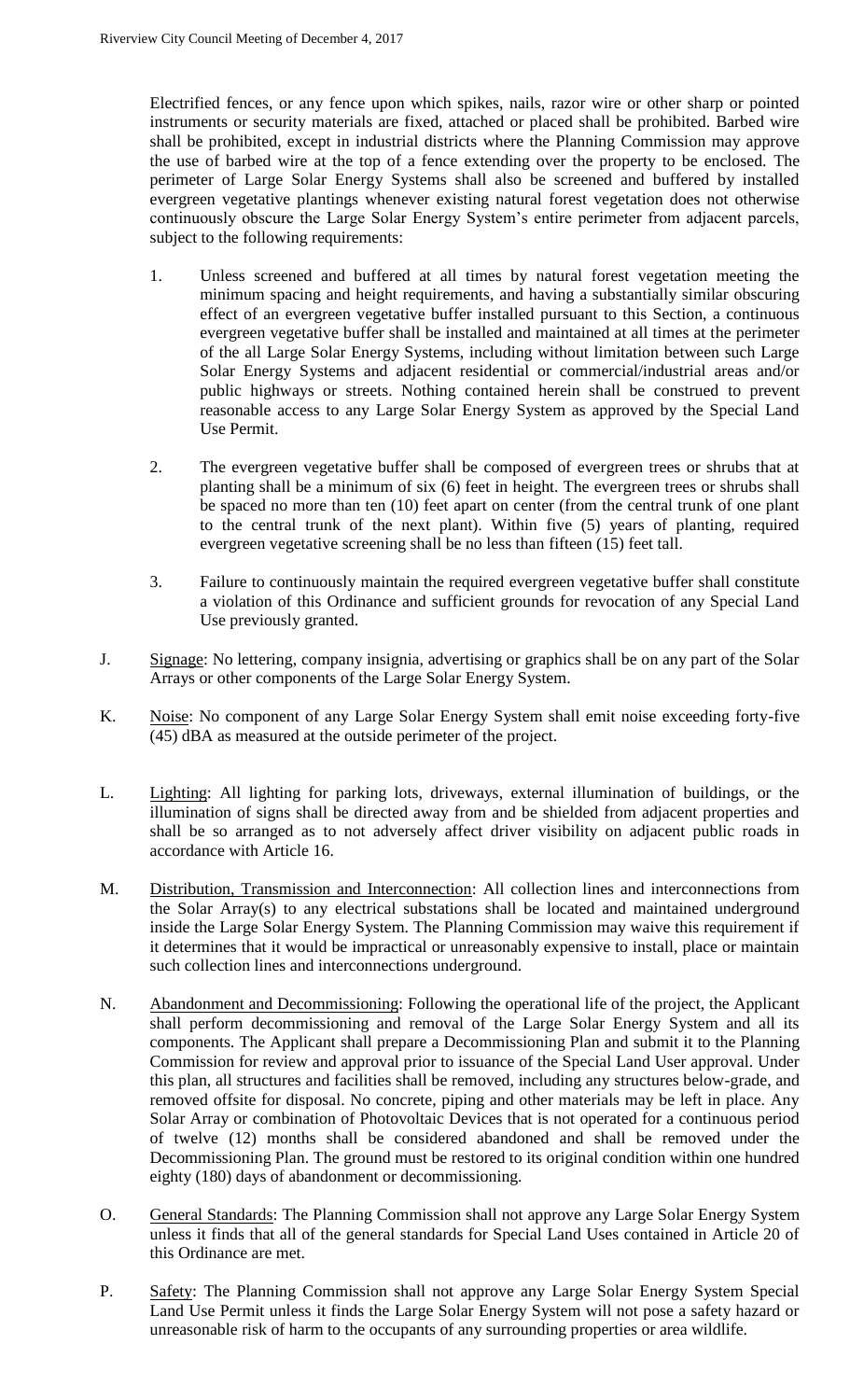- Q. Conditions and Modifications: Any conditions and modifications approved by the Planning Commission shall be recorded in the Planning Commissions' meeting minutes. The Planning Commission may, in addition to other reasonable conditions, require landscaping, walls, fences and other improvements that are reasonable in relation to and consistent with the nature of the applicable or adjacent zoning districts. After approval, at least three (3) copies of the final approved Site Plan shall be signed and dated by the Chairman of the Planning Commission and authorized representative of the Applicant. One copy shall be kept on file by the City Clerk, and one copy shall be returned to the Applicant's authorized representative.
- R. Inspection: The city shall have the right at any reasonable time to inspect the premises on which any Large Solar Energy System is located. The city may hire one or more consultants to assist with any such inspections at the Applicant's or project owner's expense.
- S. Maintenance and Repair: Each Large Solar Energy System must be kept and maintained in good repair and condition at all times. If the Community Development Director determines that a Large Solar Energy System fails at any time to meet the requirements of this Ordinance and the Special Land Use approval, or that it poses a potential safety hazard, the Applicant shall shut down the Large Solar Energy System within 48 hours after notice by the Director and not operate, start or restart the Large Solar Energy System until the condition has been corrected. Applicant shall keep a maintenance log on the Solar Array(s), which shall be available for the city's review on a monthly basis. Applicant shall keep all sites within the Large Solar Energy System neat, clean and free of refuse, waste or unsightly, hazardous or unsanitary conditions.
- T. Continuing Security and Escrow: If any Large Solar Energy System is approved for construction under this Section, Applicant shall be required to post continuing security and a continuing escrow deposit prior to commencement of construction, which shall remain in effect until the Large Solar Energy System has been finally removed, as provided below:
	- 1. Continuing Security: If a Special Land Use is approved pursuant to this section, the Planning Commission shall require security in the form of a cash deposit, irrevocable letter of credit, or surety bond acceptable to the city, which will be furnished by the Applicant to the city in order to ensure full compliance with this section and all conditions of approval. When determining the amount of each required security, the city may also require an annual escalator or increase based on the Consumer Price Index (or the equivalent or its successor). Such financial guarantee shall be deposited or filed with the City Clerk after a Special Land Use Permit has been approved but before construction commences on the Large Solar Energy System. At a minimum, the financial security shall be in an amount determined by the city to be reasonably sufficient to restore the property to its previous condition prior to construction and operation of the Large Solar Energy System. Such financial security shall be kept in full force and effect during the entire time that the Large Solar Energy System exists or is in place, and such financial security shall be irrevocable and non-cancelable.
	- 2. Continuing Escrow Deposit: A continuing escrow deposit shall be held by the city and shall be funded in cash by the Applicant prior to the commencement of construction of any Large Solar Energy System and shall be maintained by the owner or operator until the Large Solar Energy System has been permanently decommissioned and removed. The monetary amount placed by the Applicant in escrow with the city shall be estimated by the city to cover all reasonable costs and expenses associated with continuing enforcement of this Ordinance and the terms of the Special Land Use approval, which costs can include, but are not limited to, reasonable fees for the City Attorney, City Planner and City Engineer, as well as costs for any reports or studies that the city determines are reasonably related to enforcement of the Ordinance and the Special Land Use approval. If the clerk is required to expend any portion of the escrow deposit or if the existing escrow amount paid by the Applicant proves to be insufficient to cover the city's enforcement costs, the city may require the Large Solar Energy System Applicant to place additional monies into escrow with the city.
	- 3. Continuing Obligations: Failure to keep any required financial security and escrow deposit in full force and effect at all times while a Large Solar Energy System exists or is in place shall constitute a material and significant violation of the Special Land Use approval and this Ordinance, and will subject the Large Solar Energy System Applicant, owner and operator to all remedies available to the city, including enforcement action and revocation of the Special Land Use approval.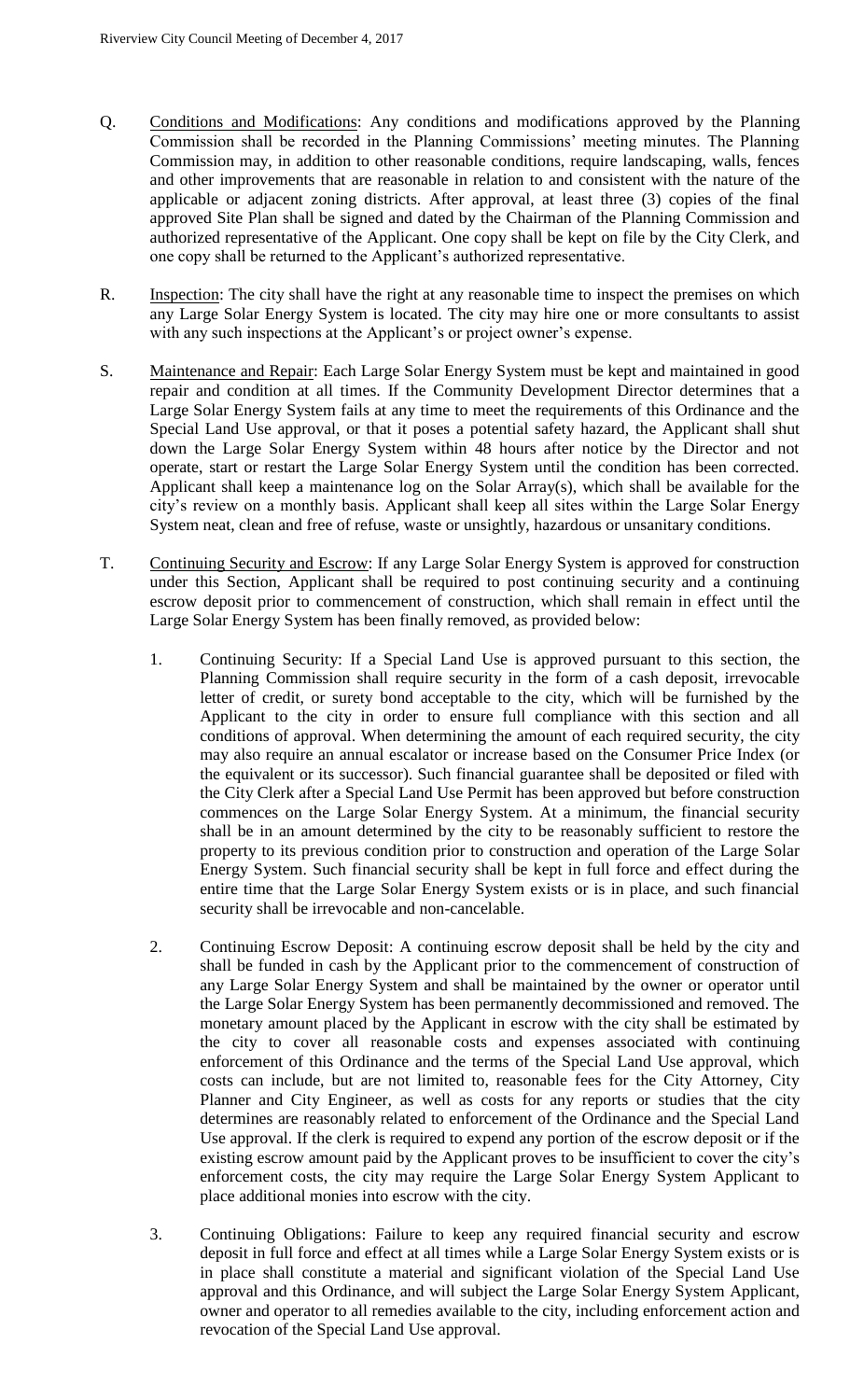- U. Conditions: In addition to the requirements of this Section, the Planning Commission may impose additional reasonable conditions on the approval of a Large Solar Energy System as a Special Land Use approval.
- V. City Exemption: Development on City of Riverview property is exempt from the requirements of the City's Zoning Ordinance.
- W. Other Requirements: Each Large Solar Energy System shall also comply with all applicable federal, state and county requirements, in addition to other applicable city ordinances.

# **Zoning Article 25 Definitions**

# **Section 25.02 Definitions.**

Add the following definitions to the existing definitions, which remain unchanged:

*Large Solar Energy System.* A utility-scale solar energy system where the primary use of the land is to generate electric energy or other energy by converting sunlight, whether by Photovoltaic Devices or other conversion technology, for the sale, delivery or consumption of the generated energy by more than one end user.

*Photovoltaic Device.* A system of components that generates electric energy from incident sunlight by means of the photovoltaic effect, whether or not the device is able to store the electric energy produced for later use.

*Solar Array.* Any number of Photovoltaic Devices connected together to provide a single output of electric energy or other energy.

ARTICLE II. Penalty: A person violating this ordinance shall be punished in accordance with Section 1-8 of the Code of Ordinances of the City of Riverview, unless a different penalty is expressly provided in this ordinance.

ARTICLE III. Severability**:** Should any word, sentence, phrase or any portion of this Ordinance be held in a manner invalid by any Court of competent jurisdiction or by any agency having authority to do so for any reason whatsoever, such holding shall be construed and limited to such word, sentence, phrase or any portion of the Ordinance held to be invalid and shall not be construed as affecting the validity of any remaining words, sentences, phrases or portions of the Ordinance.

ARTICLE IV. Conflicting Ordinances: All prior existing ordinances adopted by the City of Riverview inconsistent or in conflict with the provisions of this Ordinance are, to the extent of such conflict or inconsistency, hereby expressly repealed.

ARTICLE V. Reading and Publication: This Ordinance shall be given a first reading on August 21, 2017, shall be given a second reading on December 4, 2017, shall be adopted on December 4, 2017 and shall be published and become effective upon publication. The Clerk shall publish a summary of this ordinance and include in the publication notice that a true copy of the Ordinance can be inspected or obtained at the Clerk's office.

ADOPTED, APPROVED AND PASSED by the City Council of the City of Riverview this  $4<sup>th</sup>$  day of December, 2017.

The undersigned hereby certifies that the foregoing is a true and accurate copy of the ordinance adopted by the City Council of the City of Riverview at a regular meeting held on December 14, 2017.

> Cynthia M. Hutchison, CMC City Clerk

\_\_\_\_\_\_\_\_\_\_\_\_\_\_\_\_\_\_\_\_\_\_\_\_\_\_\_\_\_\_\_\_\_\_\_\_

Motion by Councilmember Workman, seconded by Councilmember Coffey, that Proposed Ordinance **No. 694** be **Adopted.**

Carried unanimously.